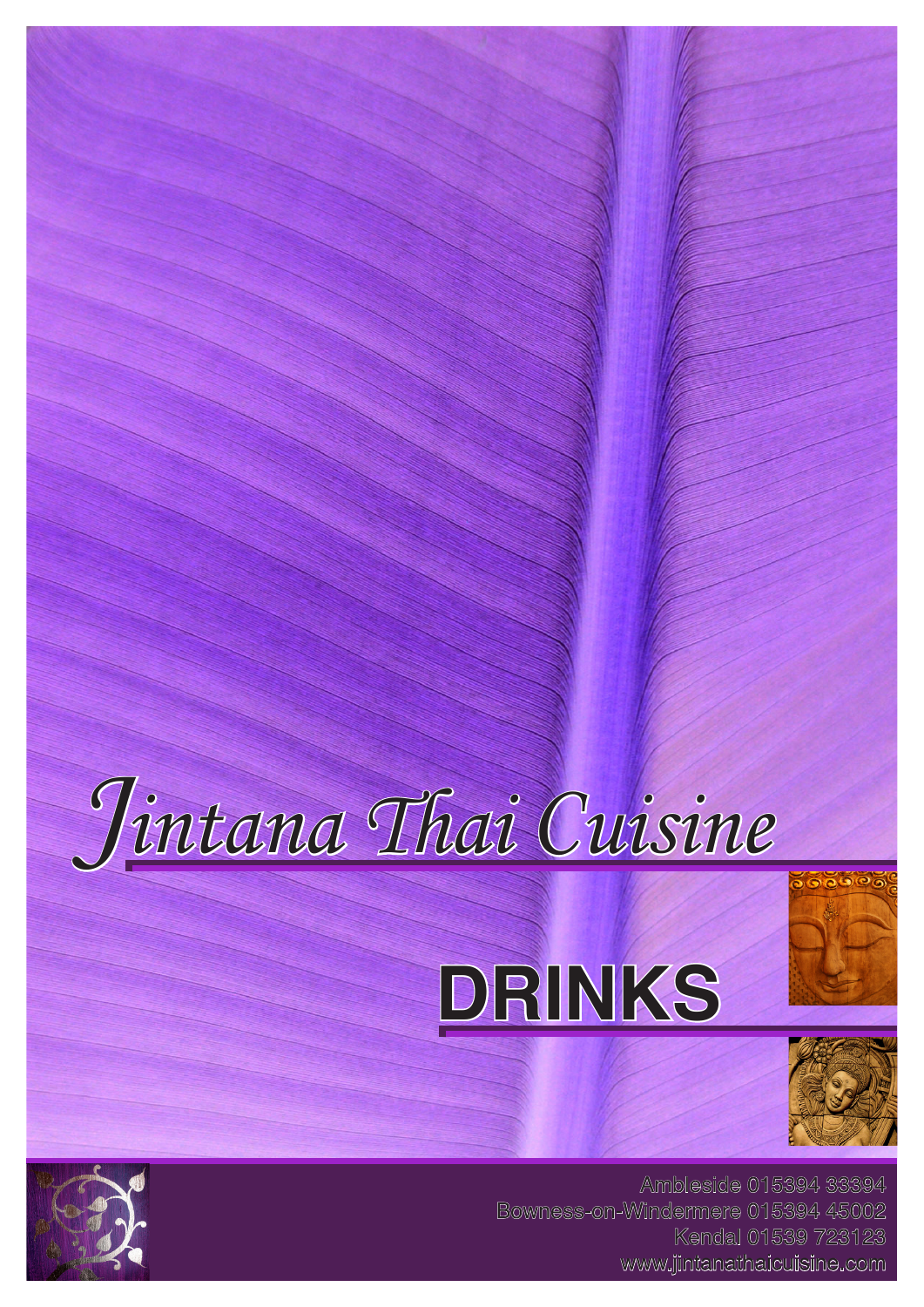# **Wine**

| <b>White Wines</b>                                                                                                                                                                                                                                                                                 | Glass<br>175ml                  | Glass<br>250ml | <b>Bottle</b><br>750ml | <b>Red Wines</b>                                                                                                                                                                                                                                                                                     | Glass<br>175ml | Glass<br>250ml | <b>Bottle</b><br>750ml |
|----------------------------------------------------------------------------------------------------------------------------------------------------------------------------------------------------------------------------------------------------------------------------------------------------|---------------------------------|----------------|------------------------|------------------------------------------------------------------------------------------------------------------------------------------------------------------------------------------------------------------------------------------------------------------------------------------------------|----------------|----------------|------------------------|
| <b>MONSOON VALLEY WHITE</b><br>THAILAND<br>Light, dry and fruity with delicate citrus aromas.<br>Award Winning Chenin Blanc/Columbard/Malaga<br>Blanc blend is the perfect wine to compliment<br>Thai cuisine.                                                                                     | £5.75 £7.25                     |                | £18.95                 | <b>MONSOON VALLEY RED</b><br><b>THAILAND</b><br>Wonderfully soft, textured blend of Shiraz and<br>indigenous Pokdum grape. Light berry aromas,<br>minty with a hint of smoky, low tannin.                                                                                                            | £5.75 £7.25    |                | £18.95                 |
| <b>LE JARDIN SAUVIGNON BLANC</b><br><b>FRANCE</b> £5.75 £7.25<br>A crisp, fragrant wine with appetising flavours of<br>green apples and citrus on the finish.                                                                                                                                      |                                 |                | £18.95                 | <b>CENTRAL MONTE MERLOT</b><br><b>CHILE</b><br>A beautiful bouquet of black cherries and red<br>summer fruits. Soft tannins on the palate make for<br>a very smooth and balanced wine.                                                                                                               | £5.75 £7.25    |                | £18.95                 |
| <b>I CASTELLI PINOT GRIGIO</b><br><b>DELLE VENEZIE D.O.C</b><br>Fresh, light minerality, balanced and persistent.<br>Good fruity notes and light aromatics. SWA<br>Commended. Vegan Friendly.<br><b>UMBALA CHENIN BLANC</b><br><b>S.AFRICA</b><br>Off-dry, bursting with citrus and pineapple aro- | <b>ITALY</b> £5.95 £7.50 £19.95 |                | £19.95                 | <b>JARRAH WOOD SHIRAZ</b><br><b>AUSTRALIA</b> £5.95 £7.50<br><b>CABERNET SAUVIGNON</b><br>This quality wine has the characteristics as-<br>sociated with the traditional Jarrah Wood. It is<br>a smooth, easy drinking wine, full of plum fruit<br>flavours backed with a tantalising hint of spice. |                |                | £19.95                 |
| mas. Well balanced and refreshing clean finish.<br><b>FAT BARREL SAUVIGNON BLANC S. AFRICA</b><br>A light and refreshing palate teaser, packed with<br>sunny, tropical passion fruit and pineapple,<br>invigorated by a citrus twang and a lively lemon                                            |                                 |                | £21.95                 | <b>CRAMELE RECAS PINOT NOIR</b><br><b>ROMANIA</b><br>Complex aromas of black cherry, raspberry and<br>cinnamon. Medium bodied with dried fruit notes<br>that combine with fresh red berries and sweet<br>spice on the palate. SWA Commended.                                                         |                |                | £21.95                 |
| and lime surge on the dry, frisky finish. SWA<br>Commended.<br><b>CHILE</b><br><b>CENTRAL MONTE CHARDONNAY</b>                                                                                                                                                                                     |                                 |                | £23.95                 | <b>PARLEZ-VOUS? MALBEC</b><br><b>FRANCE</b><br>A delightful ruby colour that has an expressive<br>bouquet of red fruits that leads to a harmonious<br>and nicely structured wine.                                                                                                                    |                |                | £23.95                 |
| Wonderful aromas of citrus fruit and peach that<br>transfer to a mouth-watering apple and honey.<br>Fresh and lively.<br><b>MONSOON VALLEY COLOMBARD THAILAND</b><br>An award winning premium columbard. Delicate<br>Sauvignon Blanc charictaristics. Light to medium                              |                                 |                | £27.95                 | <b>VIÑA CERRADA TEMPRANILLO</b><br><b>SPAIN</b><br><b>D.O.CA RIOJA</b><br>The nose features espresso, black berries and a<br>touch of wood. Powerful characters of plum, oak,<br>ripe black fruits and prunes. Finish with salty and<br>woody note.                                                  |                |                | £24.95                 |
| bodied with citrus, green apple and floral hints.<br><b>CHABLIS VIGNOBLE ANGST</b><br><b>FRANCE</b><br>The nose will reveal aromas of white flowers,<br>elderflower, acacia and citrus notes. The palate is<br>tight and invigorating with a mineral finish.                                       |                                 |                | £32.00                 | <b>SHIRAZ SPECIAL RESERVE</b><br><b>THAILAND</b><br><b>MONSOON VALLEY</b><br>Well-balanced and structured, it has wonderful<br>aromas of ripe plum, sour cherries and subtle<br>notes of spices and coffee.                                                                                          |                |                | £27.95                 |
| <b>Rose Wines</b>                                                                                                                                                                                                                                                                                  | Glass<br>175ml                  | Glass<br>250ml | <b>Bottle</b><br>750ml | <b>Sparkling Wines</b>                                                                                                                                                                                                                                                                               | Glass<br>125ml |                | <b>Bottle</b><br>750ml |
| <b>MONSOON VALLEY ROSE</b><br><b>THAILAND</b> £5.75 £7.25<br>With fresh aromas of watermelon and mango, this<br>is a light-bodied dry wine with a crisp and delicate<br>finish.                                                                                                                    |                                 |                | £18.95                 | <b>PROSECCO, FAMIGLIA BOTTER</b><br><b>ITALY</b><br><b>D.O.C EXTRA DRY</b><br>Delicious floral and delicate flavours, with a fine<br>mousse.                                                                                                                                                         |                |                | £25.95                 |
| <b>USA</b><br><b>WHITE ROSE ZINFANDEL ROSE</b><br>Extremely popular medium dry rose that is<br>packed with strawberry candyfloss flavours -<br>you'll love it!                                                                                                                                     |                                 |                | £21.95                 | <b>CHARLES VERCY</b><br><b>FRANCE</b><br><b>BRUT CHAMPAGNE</b><br>Very aromatic and elegant with ripe fruit flavours<br>and a really pleasant minerality.                                                                                                                                            |                |                | £39.95                 |
| <b>MONSOON VALLEY ROSE SHIRAZ THAILAND</b><br>Award Winning pale coral Rose from the Hua Hin<br>Hills of Thailand. A luscious medium dry with hints<br>of red fruits and tropical aromas that beg for Thai<br>Cuisine.                                                                             |                                 |                | £27.95                 | <b>LA CUVEE LAURENT-PERRIER</b><br><b>FRANCE</b><br>Laurent-Perrier's signature champagne, La<br>Cuvée is delicate yet complex with crisp notes of<br>citrus fruit and white flowers, and great length on<br>the finish.                                                                             |                |                | £85.00                 |

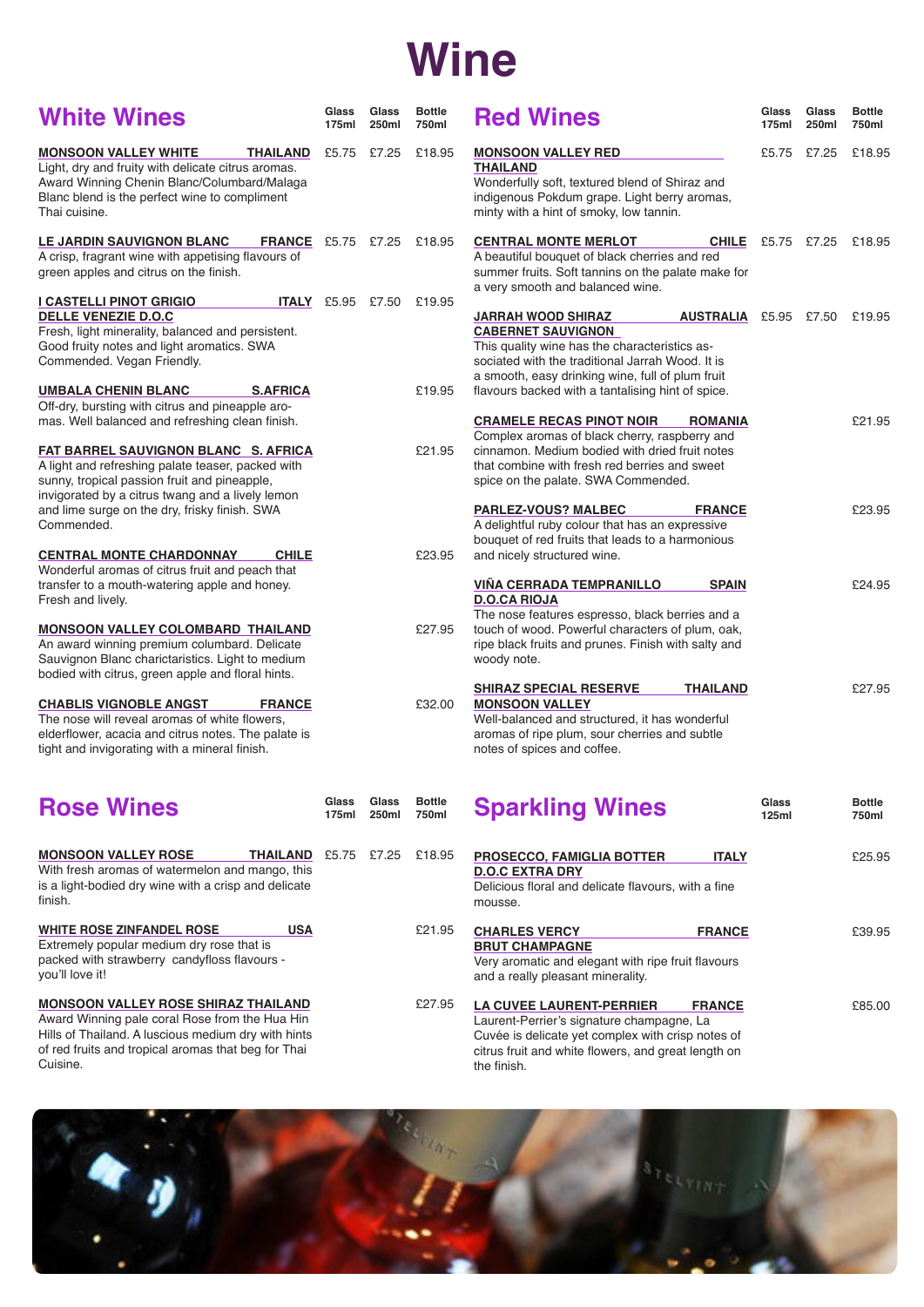# **Cocktails**

## **The Tom Yum £9.95**

Jintana's house infused lemongrass, Thai chilli and lime leaf vodka mixed with coconut liqueur and ginger syrup. topped up with a squeeze of fresh lime and a splash of soda. served in a tall glass with fresh lime leaf and Chilli. Eat the chilli if you dare!

## **Thai Basil Mojito £8.95**

A Thai take on the popular mojito. Thai basil and fresh mint leaves muddled with palm sugar and fresh lime. A lot of white rum and a little soda to finish.

# **Mekhong Sunrise £8.95**

Mekhong Thai whiskey , orange juice, grenadine and a splash of soda. Served over ice.

### **Mango Margarita £8.95**

The tropical flavour of mango comes to life in this exotic Margarita. Tequila, mango nectar, lime juice.

# **Tropical Martini £8.95**

The title says it all. Vodka, vermouth, pineapple juice, guava juice and just a splash of jasmine and grenadine.

# **The Tom Kha sags**

The Thai pinacolada. Jintana's house infused lemongrass, Thai chilli and lime leaf vodka, coconut liqueur and white rum. Shaken with coconut cream and a squeeze of lime.

#### **Siamesy £8.95**

A delicious blend of the flavours of Thailand's exotic fruits. Lychee and coconut liqueurs topped up with Mango nectar, pineapple juice and guava juice.

# **Mai Tai £9.50**

A tropical house favourite on any beach bar in Thailand. Dark & light rum, ameratto and apricot brandy. Topped up with pineapple juice and a squeeze of lime.

# **Pun Ya On £9.50**

Sangsom dark Thai rum shaken with amaretto, lime, guava juice, lime juice and a touch of coconut syrup.

## **Siam Sling £9.50**

Jintana's version of a classic cocktail. Gin, Cherry Brandy, Cointreau, Benedictine, mango juice, lime juice, grenadine, bitters. Lychee as garnish.

# **Non-Alcoholic Cocktails**

### **Tropical Siam £5.95**

Mango syrup, lemonade, splash grenadine.

# **Virgin Penacarada £5.95**

Pineapple juice, guava juice, coconut cream.

#### **Mango Dream £5.50**

Mango juice, mango syrup, blackcurrant.

#### **Pattaya £5.95**

Guava juice, mango juice, pineapple juice, lychee syrup, splash of grenadine.

# **Lychee Lemonade £5.50**

Whole lychee, lychee juice, lychee syrup, Topped up with lemonade.

# **Virgin Mojito £5.50**

Thai basil and fresh mint leaves muddled with palm sugar, fresh lime and topped up with soda.